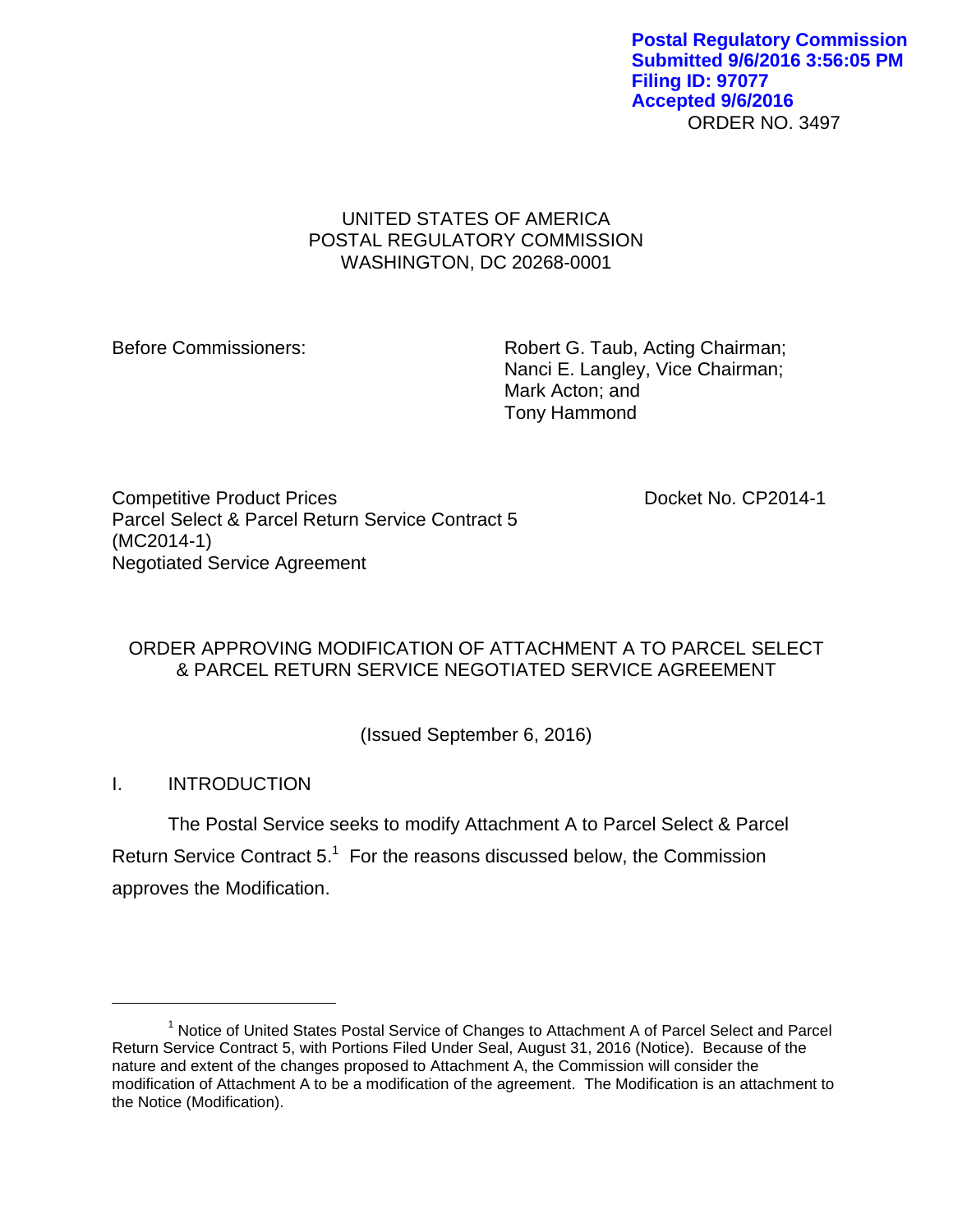In Order No. 1863, the Commission approved the Parcel Select & Parcel Return Service Contract 5 negotiated service agreement (Existing Agreement). $^2$  On August 31, 2016, the Postal Service filed notice that it has agreed to the Modification to the Existing Agreement.

The Postal Service intends for the Modification to take effect on September 1, 2016. Notice at 1. The Postal Service states that the supporting financial documentation and financial certification previously provided in this docket remain applicable. *Id.* The Postal Service asserts that the Modification will not materially affect the cost coverage of the Existing Agreement. *Id.*

#### II. COMMISSION ANALYSIS

 $\overline{a}$ 

The Commission has reviewed the Notice and the accompanying materials filed under seal.

*Cost considerations.* The Commission reviews competitive product prices to ensure that each product covers its attributable costs, does not cause market dominant products to subsidize competitive products, and contributes to the Postal Service's institutional costs. 39 U.S.C. § 3633(a); 39 C.F.R. §§ 3015.5 and 3015.7. As long as the revenue generated by the product exceeds its attributable costs, the product is unlikely to reduce the contribution of competitive products as a whole or to adversely affect the ability of competitive products as a whole to contribute an appropriate share of institutional costs. In other words, if a product covers its attributable costs, it is likely to comply with 39 U.S.C. § 3633(a).

The Modification removes certain ZIP Codes from Attachment A of the Existing Agreement. Notice, Attachment at 1. The Modification does not materially affect the

<sup>2</sup> *See* Docket Nos. MC2014-1 and CP2014-1, Order Adding Parcel Select & Parcel Return Service Contract 5 to the Competitive Product List, October 29, 2013 (Order No. 1863). The contract has previously been amended three times. *See* Order No. 2431, Order Approving Amendment to Parcel Select & Parcel Return Service Negotiated Service Agreement, April 8, 2015; Order No. 2813, Order Approving Amendment to Parcel Select & Parcel Return Service Negotiated Service Agreement, November 13, 2015; Order No. 3109, Order Approving Amendment to Parcel Select & Parcel Return Service Negotiated Service Agreement, February 29, 2016.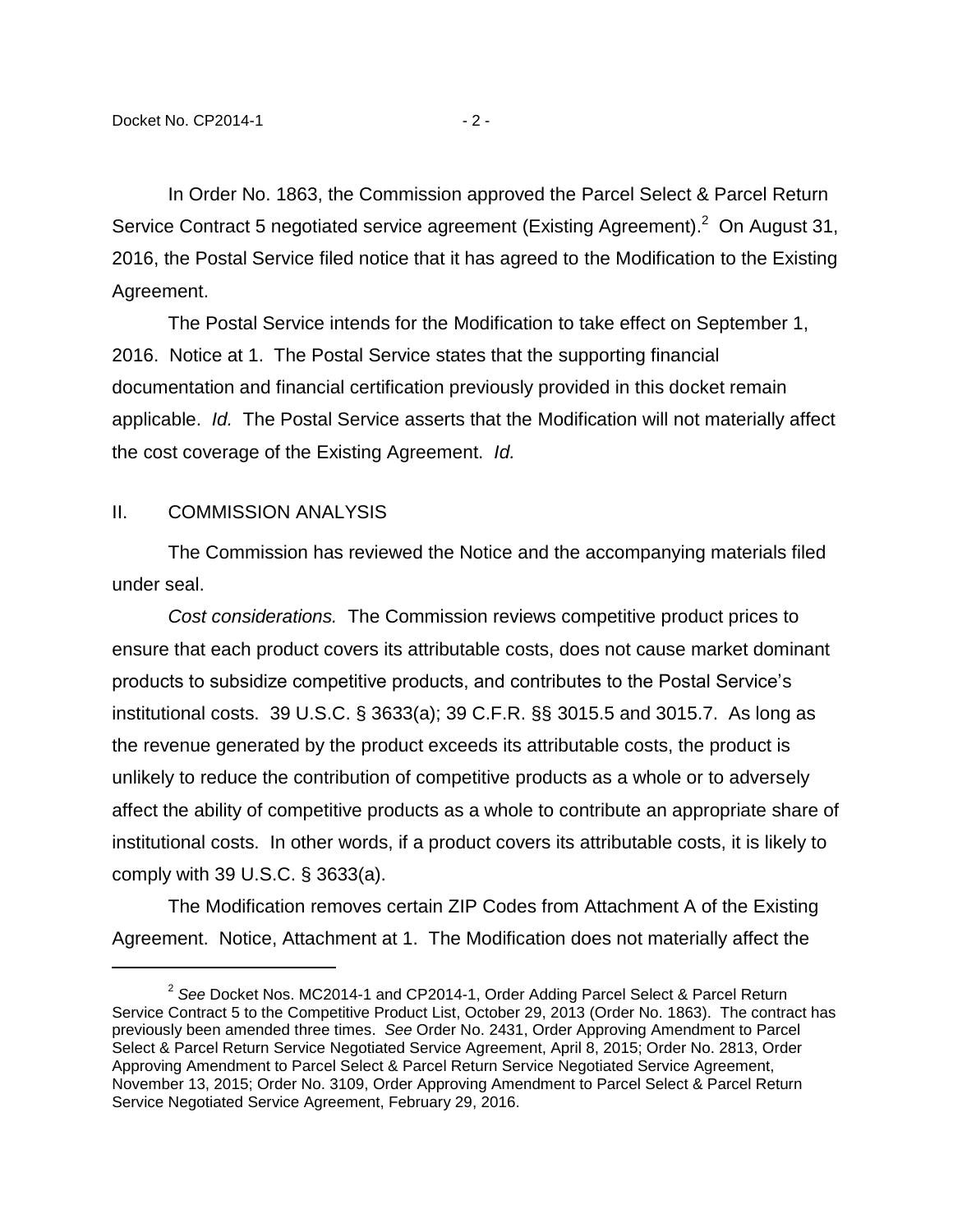cost coverage or compliance with existing regulatory requirements of the Existing Agreement. The Commission finds that the Modification comports with the provisions applicable to rates for competitive products in 39 U.S.C. § 3633(a) and 39 C.F.R. § 3015.7.

*Other considerations.* The Postal Service states that the Modification is intended to take effect on September 1, 2016. The Modification is dated August 31, 2016, and was filed with the Commission on that date. Under the circumstances, the Commission was unable to complete its review of the Notice until today. Accordingly, the Modification is approved to be effective as of the date of this Order.

The Existing Agreement, as amended, is set to expire five years after the initial effective date unless, among other things, either party terminates the contract with 30 days' written notice to the other party or it is renewed by mutual agreement.<sup>3</sup>

If the Existing Agreement, as amended, is terminated prior to the scheduled expiration date, the Postal Service shall promptly notify the Commission.

In conclusion, the Commission approves the Modification to the Existing Agreement.

## III. ORDERING PARAGRAPHS

## *It is ordered*:

 $\overline{a}$ 

1. The Commission approves the Modification to Attachment A to Parcel Select & Parcel Return Service Contract 5 effective September 6, 2016.

 $3$  Docket Nos. MC2014-1 and CP2014-1, Request of the United States Postal Service to Add Parcel Select and Parcel Return Service Contract 5 to Competitive Product List and Notice of Filing (Under Seal) of Unredacted Governors' Decision, Contract, and Supporting Data, October 17, 2013, Attachment B at 13. Should both parties agree to renew the agreement, any such renewal is required to follow the requirements of 39 U.S.C. § 3633 and the Commission's implementing regulations of 39 C.F.R. part 3015.